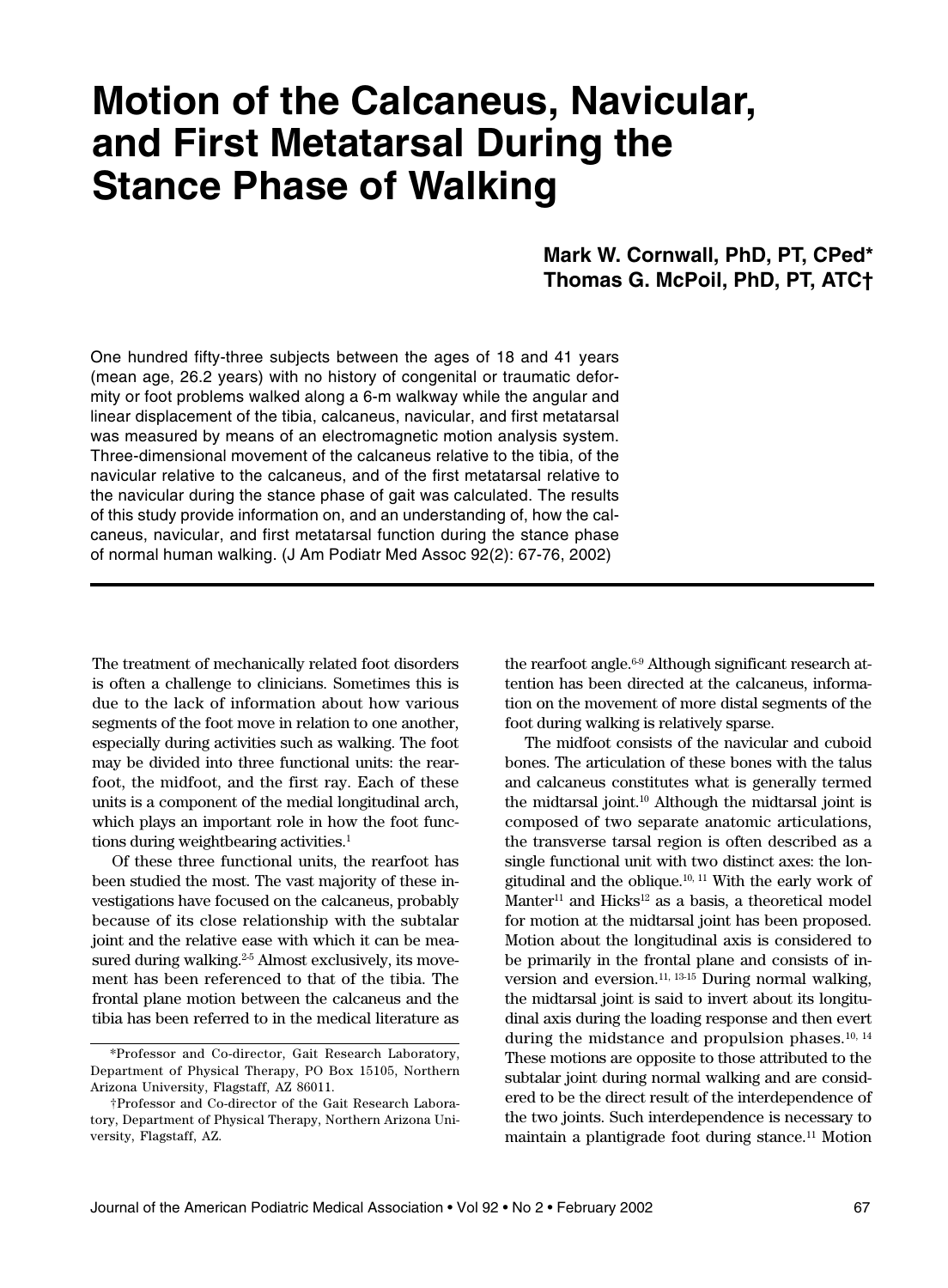about the oblique axis of the midtarsal joint is considered to be primarily dorsiflexion coupled with abduction, and plantarflexion coupled with adduction.11, 15-17 During the stance phase, motion about the oblique axis is theorized to consist of dorsiflexion and abduction during the loading response and midstance phases. It switches to plantarflexion and adduction during the propulsion phase.<sup>10, 14</sup> Unfortunately, no data have been presented in the literature to verify these proposed movements. In addition, no functional range of motion of the midtarsal joint during gait has been reported. Root et al,<sup>14</sup> however, did suggest that  $4^{\circ}$  to  $6^{\circ}$  of inversion about the longitudinal axis is necessary to counteract a similar amount of eversion at the subtalar joint.

The midfoot has frequently been represented by tracking the movement of the navicular bone.<sup>18, 19</sup> Clinical tests such as "navicular drop" have been proposed and used as a method of estimating midfoot position and movement.20, 21 Research documenting the dynamic movement of the midfoot through the navicular bone during walking, however, is relatively scarce.

In 1999, the authors of the current study measured the vertical and horizontal linear displacement of the navicular bone during the stance phase of walking.19 They reported a mean displacement of 7.9 mm between the positions of foot flat and heel-off. That same year, the authors also reported on angular movement of the navicular bone relative to the tibia during walking.18 That study demonstrated a very similar pattern of movement compared with the rearfoot. Leardini et al<sup>22</sup> also published a study on the angular displacement of the midfoot during walking. Using rigid markers placed on the posterior calcaneus and dorsum of the foot of nine individuals, they recorded the movement of the midfoot relative to the rearfoot. Unfortunately, the attachment of the rigid marker on the dorsum of the foot to measure midfoot motion is extremely susceptible to error caused by muscle contraction.

The first metatarsal and medial cuneiform bones are frequently considered a functional unit because of the extremely small amount of movement between the two bones.12 Together, these are referred to as the first ray. The first ray is thought to have a single, tri-planar axis with an orientation of approximately  $45^{\circ}$  to the longitudinal reference of the foot.<sup>12, 14, 23</sup> Because of the orientation of this tri-planar axis, the amount of movement in the frontal plane is approximately equal to that in the sagittal plane.<sup>14</sup> The majority of authors agree that first ray dorsiflexion is accompanied by inversion.<sup>10, 12, 14, 24-26</sup> Other authors, however, have described dorsiflexion and eversion.<sup>27-30</sup>

Using cadavers, several investigators have shown that as the rearfoot pronates, the first ray dorsiflexes.29 These studies and the general consensus regarding the first ray's tri-plane movement pattern have led authors to deduce how the first ray moves during closed kinetic chain activities such as walking. During the loading response of normal gait, the first ray is thought to dorsiflex and invert. During the propulsion phase, it plantarflexes and everts.10, 23, 31 Wernick and Volpe10 described the motion of the first ray during gait to be maximally dorsiflexed at heel strike, progressing to maximal plantarflexion after heel-off. In addition to the theoretical pattern of movement of the first ray during walking, its functional range of motion has not been well documented. Root et al<sup>14</sup> suggested that approximately 10° of plantarflexion was needed during the propulsion phase of gait to allow for full extension of the hallux. Unfortunately, none of these authors investigated dynamic *in vivo* movement of the first ray during activities such as walking. Despite the lack of information on the actual movement of the first ray during walking, numerous theories exist about its dysfunction and the possible consequences of that dysfunction.14, 32, 33

Mechanical dysfunction of the first ray involves the presence of either hypomobility or hypermobility in the sagittal plane. First ray hypomobility has been linked to high plantar pressures beneath the first metatarsal head,<sup>34</sup> impaired shock attenuation through the medial longitudinal arch, $35$  and a variety of mechanical overuse injuries of the foot and lower extremity.36 Conversely, hypermobility of the first ray has been hypothesized as contributing to such conditions as acquired flatfoot, posterior tibialis tendinitis, plantar fasciitis, and shin splints.35 Hypermobility of the first ray is also considered a causal factor in the development of bunions.<sup>35, 37</sup>

As was mentioned previously, effective treatment of mechanical foot problems is often a significant challenge. There is a large body of theoretical writings concerning how the functional units of the foot work and interact with each other. Unfortunately, with the exception of the rearfoot, very little is known about the dynamic movement of the midfoot and first ray during walking. The purpose of this study was to record three-dimensional motion of the rearfoot (calcaneus), midfoot (navicular), and first ray (first metatarsal) during the stance phase of normal walking. Such information should dramatically improve basic knowledge of foot function and shed light on the etiology and management of pathological conditions such as acquired flatfoot, plantar fasciitis, tendinitis, metatarsalgia, and hallux abducto valgus.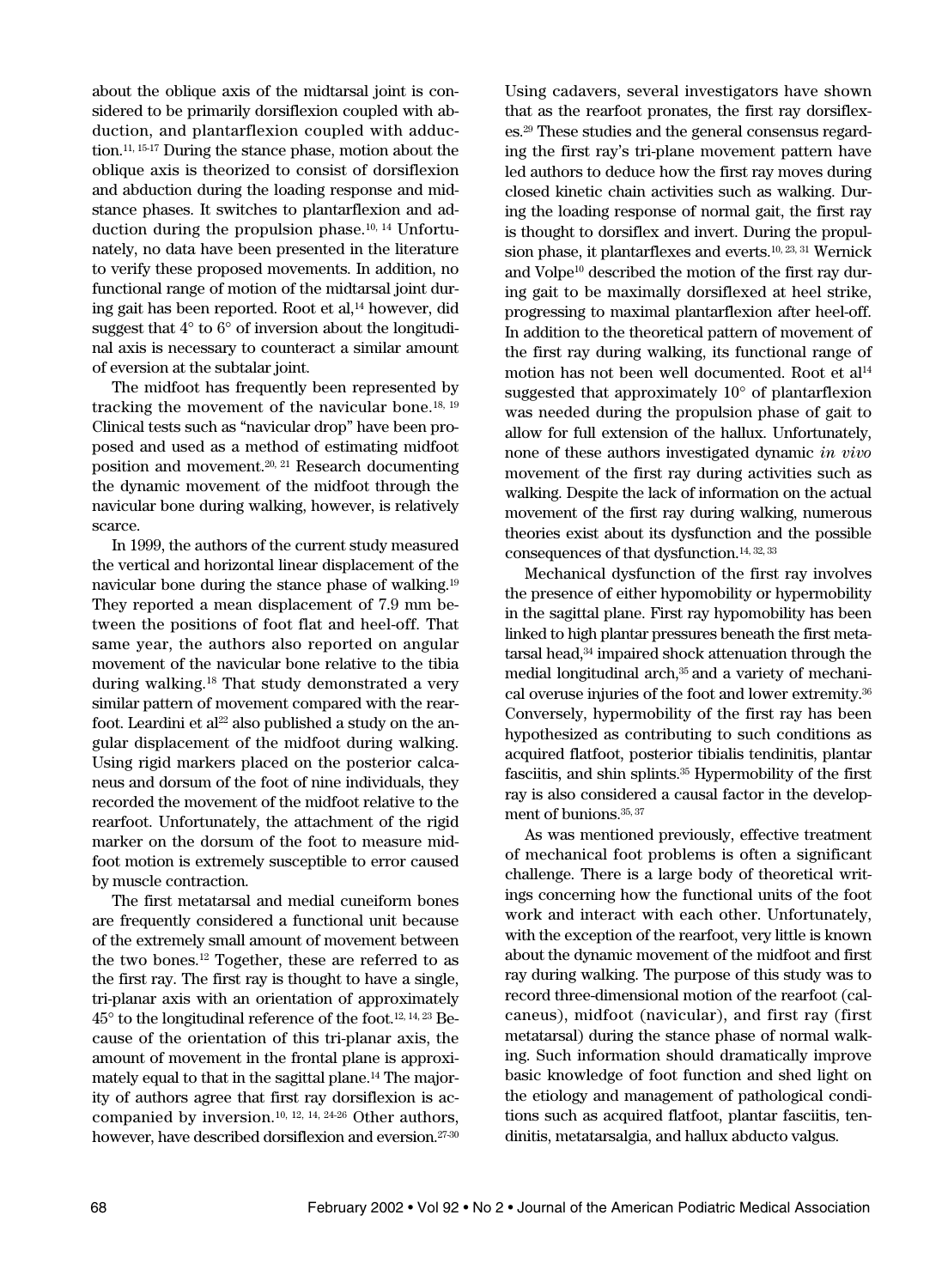# **Materials and Methods**

#### **Subjects**

The subjects for this study were 153 individuals (55 men, 98 women) between the ages of 18 and 41 years (mean, 26.2 years). Subjects were chosen from a larger pool of volunteers because they had no history of congenital deformity, pain, or traumatic injury to either of their lower extremities at least 6 months prior to the start of the study. Table 1 shows the demographics for the subjects who participated in the study. The Institutional Review Board at Northern Arizona University approved the study prior to the start of data collection, and all subjects provided informed written consent.

#### **Instrumentation**

Movement of the tibia, calcaneus, navicular, and first metatarsal of each subject's right extremity was measured by means of the 6D-Research electromagnetic motion analysis system (Skill Technologies Inc, Phoenix, Arizona). This system is based upon the Fastrak tracking device (Polhemus, Colchester, Vermont) and uses an electromagnetic transmitter with up to four electromagnetic sensors. The sensors measure  $2.8 \times 2.3$  cm and weigh 17 g. The signals from each sensor are input to a digital signal processor that computes the sensor's position and orientation relative to a transmitter. It has an effective accurate range of a 76-cm radius from the transmitter. Within this range, it has an accuracy of 0.8 mm and 0.15° RMS (root mean square).38 Although a 76-cm radius is typically too small for recording a full walking stride, it is sufficient for analyzing the stance phase of a single limb.39 For the present study, the electromagnetic transmitter was positioned at a height of 96 cm, at the midway point of a 6-m raised walkway. The walkway was raised to a height of 76 cm to avoid any possible distortion of the electromagnetic fields caused by metal reinforcement in the laboratory's concrete floor. Figure 1 shows the experimental setup used for this study. Four electromagnetic sen-

| Table 1. Demographic Information of Subjects |  |
|----------------------------------------------|--|
|                                              |  |

|       | N   | Age (years) | Height (cm) | Mass (kg)   |
|-------|-----|-------------|-------------|-------------|
| Men   | 55  | 26.7(5.2)   | 176.6 (6.4) | 79.0 (11.8) |
| Women | 98  | 26.9(4.7)   | 165.1(4.7)  | 63.4(9.9)   |
| Total | 153 | 26.2(4.9)   | 169.2 (7.8) | 68.4 (12.8) |

Note: Values in parentheses are SDs.

sors were used to collect the angular position data of the tibia, calcaneus, navicular, and first metatarsal during walking. Joint coordinate system angles for the ankle, as defined by Allard et  $al$ ,  $40$  were calculated by means of the calcaneal and tibial sensors. Adaptation of this definition was used to calculate joint coordinate system angles between the navicular and the calcaneus sensors, and between the first metatarsal and navicular sensors. Movement about a mediolateral axis (X) was defined as dorsiflexion/plantarflexion while motion about an anterior-posterior axis (Y) was inversion/eversion. Finally, movement about a vertical (Z) or longitudinal axis of the proximal segment (either tibia, calcaneus, or navicular) was defined as internal/external rotation for the calcaneus relative to the tibia, but abduction/adduction for the navicular relative to the calcaneus and the first metatarsal relative to the navicular. The sampling rate for each sensor was 60 Hz, and the resulting angles and linear displacements were smoothed by means of a 6-Hz low-pass digital Butterworth filter.

The temporal occurrences of heel strike, foot flat, heel-off and toe-off were recorded by means of four force-sensing switches (Interlink Electronics, Camarillo, California). The switches were secured to the plantar surface of the subject's right heel, first metatarsal head, fifth metatarsal head, and hallux with adhesive tape. The signal produced by each switch was recorded and synchronized with the kinematic data.

#### **Procedure**

Following the recording of the subject's height and body mass, the four electromagnetic sensors were attached to the subject's right lower extremity with double-sided adhesive tape. A sensor was placed on the tibial tubercle; the posterior calcaneus, just proximal to the calcaneal fat pad; the navicular tubercle; and the distal medial first metatarsal shaft (Fig. 2). These locations were selected because the minimal presence of soft tissue reduced the possibility of sensor-skin movement during walking. Particular care was taken with the navicular and first metatarsal sensors to ensure that they were not influenced by contraction of the adjacent tendons of the extensor digitorum, extensor hallucis longus, and posterior tibialis. The sensors were connected to a microcomputer for data collection by means of a 30-foot serial cable. The subject then stood relaxed with knees extended, feet parallel to the line of progression, and heels centered with the second metatarsals. While the subject was in this position, each sensor's orientation was initialized relative to the laboratory reference. This position was used as the zero reference point for all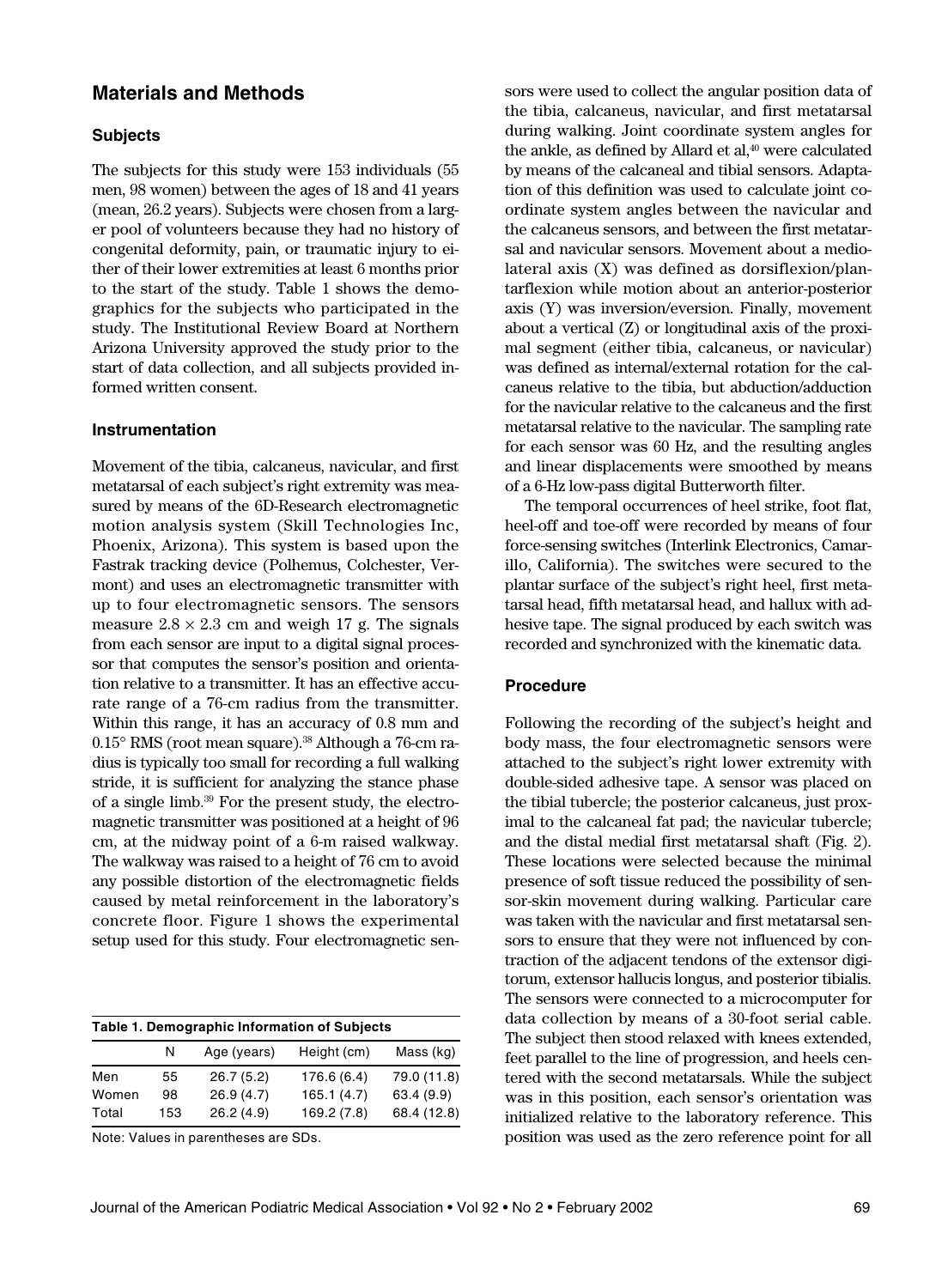

**Figure 1.** Schematic representation of the experimental setup used for data collection with the 6D-Research electromagnetic motion analysis system. A, Sagittal plane view; B, transverse plane view.

angular measurements. After the sensors were initialized, each subject walked along the walkway at a self-selected speed. The subject's stance phase duration for each trial was monitored to ensure the consistency of his or her walking speed. Any trial in which the stance phase duration deviated more than 10% from the mean of all other trials was deleted, and another trial was collected. This process was repeated until five walking trials were recorded for each subject. Angular movement of the calcaneus relative to the tibia, the navicular relative to the calcaneus, and the first metatarsal relative to the navicular was then calculated and stored for later analysis.

#### **Data Analysis**

Intraclass correlation coefficients (2,1) were used to assess between-trial reliability of each subject's stance phase duration.<sup>41</sup> Consistency of the motion

patterns obtained by the electromagnetic system was estimated by means of the coefficient of multiple correlation described by Kadaba et al.42

The five walking trials were first normalized to each subject's stance phase duration to allow comparison across trials and groups of subjects. Next, the mean of all 153 subjects was calculated to provide an average pattern for all subjects. The resulting average motion pattern of the calcaneus, navicular, and first metatarsal about the three principle axes for all subjects was then plotted to display the typical movement pattern of each bone.

## **Results**

By means of the force-sensitive foot switches attached to the plantar surface of the subject's right foot, mean  $(\pm SD)$  stance phase duration was calculated to be 679  $(\pm 48)$  msec. The instant of foot flat,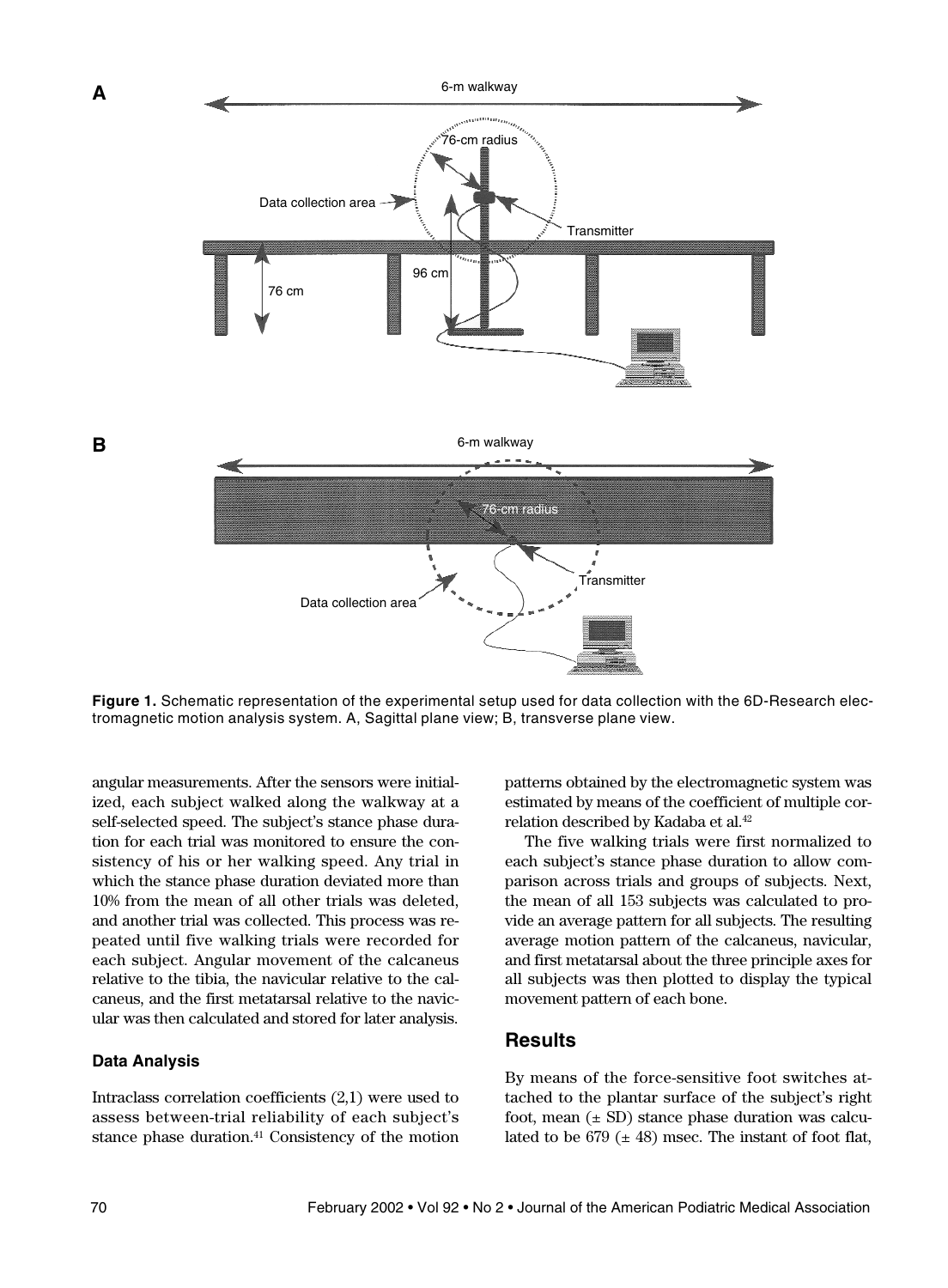

**Figure 2.** A, Diagram of sensor placement on the right foot; B, definition of kinematic data on the right lower extremity.

defined as when the first metatarsal head contacted the ground, was found to be at  $15.0\%$  ( $\pm 3.1$ °) of the stance phase. Heel-off was determined to be at 55.1%  $(\pm 7.8^{\circ})$  of stance. With regard to between-trial reliability of the stance phase duration, the calculated intraclass correlation coefficient value was .969. The mean coefficient of multiple correlation values for the motion patterns of all segments are presented in Table 2. All mean coefficients of multiple correlation were found to exceed .800 except for internal/external rotation of the first metatarsal. This motion pattern had a coefficient of .648, indicating moderate between-trial variability. The between-subject coefficients of multiple correlation for each motion pattern are also shown in Table 2 and provide information on the similarity of one subject to the next. Each of the motion patterns had from moderate to good betweensubject consistency, with the exception of navicular inversion/eversion, navicular abduction/adduction, and first metatarsal abduction/adduction. The coefficient of multiple correlation values for these would be classified as poor.

#### **Calcaneus**

The movement of the calcaneus relative to the tibia about a mediolateral axis (dorsiflexion/plantarflexion) is shown in Figure 3 A. As can be seen, the rearfoot is very close to its zero position (resting standing

**Table 2. Mean Coefficient of Multiple Correlation Values for Dynamic Motion Pattern of the Calcaneus, Navicular, and First Metatarsal** 

| <b>Motion Pattern</b>                 | Intertrial<br>CMC (SD) | Intra-<br>subject<br><b>CMC</b> |
|---------------------------------------|------------------------|---------------------------------|
| Calcaneal dorsiflexion/plantarflexion | .976 (.023)            | .854                            |
| Calcaneal inversion/eversion          | .901(.068)             | .678                            |
| Calcaneal internal/external rotation  | .891(.105)             | .635                            |
| Navicular dorsiflexion/plantarflexion | .854(.140)             | .686                            |
| Navicular inversion/eversion          | .825(.163)             | .277                            |
| Navicular abduction/adduction         | .834(.184)             | .313                            |
| First metatarsal dorsiflexion/        |                        |                                 |
| plantarflexion                        | .986(.024)             | .970                            |
| First metatarsal inversion/eversion   | .841(.142)             | .641                            |
| First metatarsal abduction/adduction  | .648(.228)             | .286                            |

Abbreviation: CMC, coefficient of multiple correlation.

position) at heel strike. It then rapidly plantarflexes to  $-10.3^{\circ}$  ( $\pm$  3.2°) by 14% of the stance phase. At this point, it reverses direction and dorsiflexes to 6.5°  $(\pm 3.6^{\circ})$  by 73% of the stance phase. The calcaneus then plantarflexes again until toe-off.

Figure 3 B shows the movement of the calcaneus about an anterior-posterior axis (inversion/eversion). At heel strike, it is inverted  $3.0^{\circ}$  ( $\pm 2.7^{\circ}$ ) relative to the tibia and then gradually everts to  $-2.2^{\circ}$  ( $\pm 2.4^{\circ}$ ) by 55% of the stance phase. Following this prolonged period of eversion, the motion is reversed and quickly inverts to its maximum value of  $5.5^{\circ}$  ( $\pm$  3.2°) just prior to the foot leaving the ground.

Finally, the movement of the calcaneus relative to the tibia about the longitudinal or vertical axis of the tibia (internal/external rotation) is shown in Figure 3 C. Because the calcaneus is fixed to the supporting surface by body weight during the stance phase, motion of the calcaneus relative to the tibia can be interpreted as being internal/external rotation of the tibia on the calcaneus.8, 9, 43 Thus, at the instant of heel strike, the tibia is essentially at its zero position of internal/external rotation, but quickly internally rotates to its maximum value of  $-3.8^{\circ}$  ( $\pm 3.5^{\circ}$ ) at 21% of the stance phase. It then reverses direction and externally rotates for the remainder of the stance phase. Its maximum external rotation value is  $6.2^{\circ}$  ( $\pm$  4.6°) and occurs at the instant of toe-off.

#### **Navicular**

The angular movement of the navicular relative to the calcaneus about the mediolateral axis (dorsiflexion/plantarflexion) is shown in Figure 4 A. As can be seen, the navicular is plantarflexed  $-2.4^{\circ}$  ( $\pm$  2.6°) at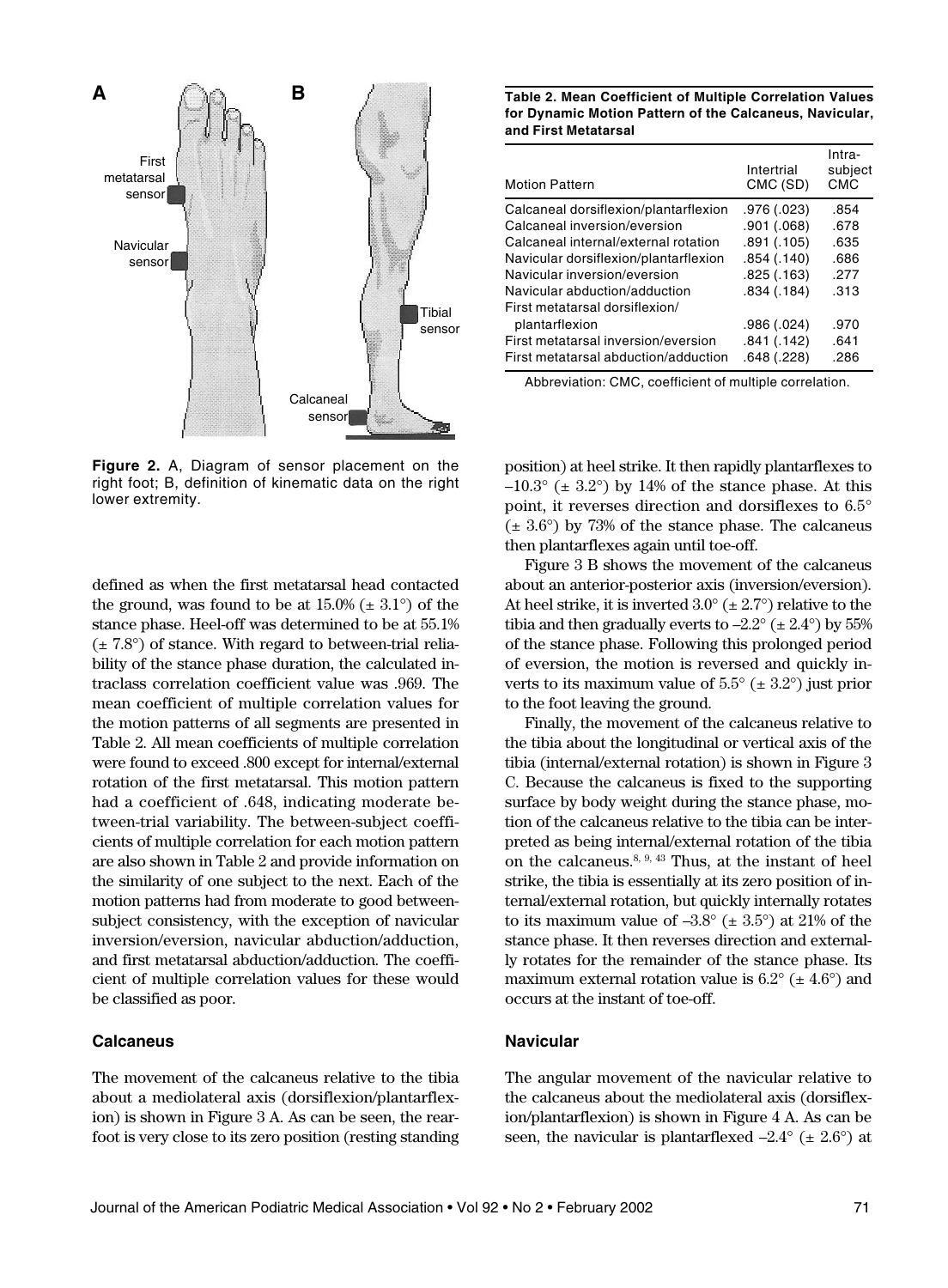

**Figure 3.** Joint angles of the calcaneus about each of the principle axes during the stance phase of walking: A, mediolateral axis (dorsiflexion/plantarflexion); B, anterior-posterior axis (inversion/eversion); and C, vertical axis (internal/external rotation). The broken lines represent  $\pm$  1SD from the mean motion pattern calculated from the average of 153 subjects.

heel strike and rapidly dorsiflexes to its maximum value of  $3.2^{\circ}$  ( $\pm$  2.4 $^{\circ}$ ) at foot flat. It then reverses direction and gradually plantarflexes to  $-5.9^{\circ}$  ( $\pm$  4.0°) at toe-off.

Figure 4 B shows the angular movement of the navicular relative to the calcaneus about the anteriorposterior axis (inversion/eversion) during the stance phase of walking. At the instant of heel strike, it is everted  $-2.2^{\circ}$  ( $\pm$  2.9°), but rapidly inverts toward zero until 24% of the stance phase. Its angle at this point is  $-0.3^{\circ}$  ( $\pm 2.4^{\circ}$ ). At this point, the navicular reverses direction and everts for the remainder of the stance phase, reaching its maximum value of  $-3.3^{\circ}$  ( $\pm 3.5^{\circ}$ ) at toe-off. Although the navicular approaches a position of inversion relative to the resting standing position, it is never actually inverted during the stance phase of walking.

The angular movement of the navicular relative to the calcaneus about the longitudinal or vertical axis of the calcaneus (abduction/adduction) is shown in Figure 4 C. As can be seen, it is in the defined zero position at heel strike and adducts only  $1.5^{\circ}$  ( $\pm 3.0^{\circ}$ ) during the initial 75% of the stance phase. Throughout the final 25% of stance, the navicular rapidly abducts to 2.7 $\degree$  ( $\pm$  3.5 $\degree$ ).

#### **First Metatarsal**

The movement of the first metatarsal relative to the navicular about a mediolateral axis (dorsiflexion/ plantarflexion) is shown in Figure 5 A. As can be seen, the first metatarsal is plantarflexed  $-1.3^{\circ}$  ( $\pm 3.0^{\circ}$ ) at heel strike and gradually dorsiflexes to its maximum value of  $3.8^{\circ}$  ( $\pm 2.4^{\circ}$ ) at 70% of the stance phase. It then reverses direction and rapidly plantarflexes to  $-6.4^{\circ}$  ( $\pm 4.6^{\circ}$ ) at toe-off.

Figure 5 B shows the movement of the first metatarsal relative to the navicular about an anterior-posterior axis (inversion/eversion). At heel strike, the first metatarsal is at its resting standing position, but then everts to  $-2.6^{\circ}$  ( $\pm 2.4^{\circ}$ ) by 26% of the stance phase. The first metatarsal then reverses direction and assumes a position of inversion at 77% of the stance phase. It continues to invert to its maximum value of  $2.0^{\circ}$  ( $\pm$  3.9 $^{\circ}$ ) at toe-off.

The movement of the first metatarsal relative to the navicular about the longitudinal or vertical axis of the navicular (abduction/adduction) is shown in Figure 5 C. As the graph indicates, there is a general pattern of abduction followed by adduction. The first metatarsal is adducted  $0.7^{\circ}$  ( $\pm$  3.3°) at heel strike, but abducts to its maximum amount of abduction of –0.8°  $(\pm 2.5^{\circ})$  by 52% of the stance phase. Its maximum adduction of  $1.8^{\circ}$  ( $\pm$  3.2°) is not obtained until late in the stance phase (88% of stance phase duration).

## **Discussion**

#### **Intraclass Correlation Coefficients**

With the use of the criteria for ICC classification suggested by Landis and Koch,<sup>44</sup> stance phase duration for this study was determined to be "almost perfect." In this study, the average between-trial motion pattern repeatability as measured by the coefficient of multiple correlation was considered to be excellent for all patterns except for first metatarsal abduction/ adduction, which was considered good (Table 2). In comparison with other published reports, these mea-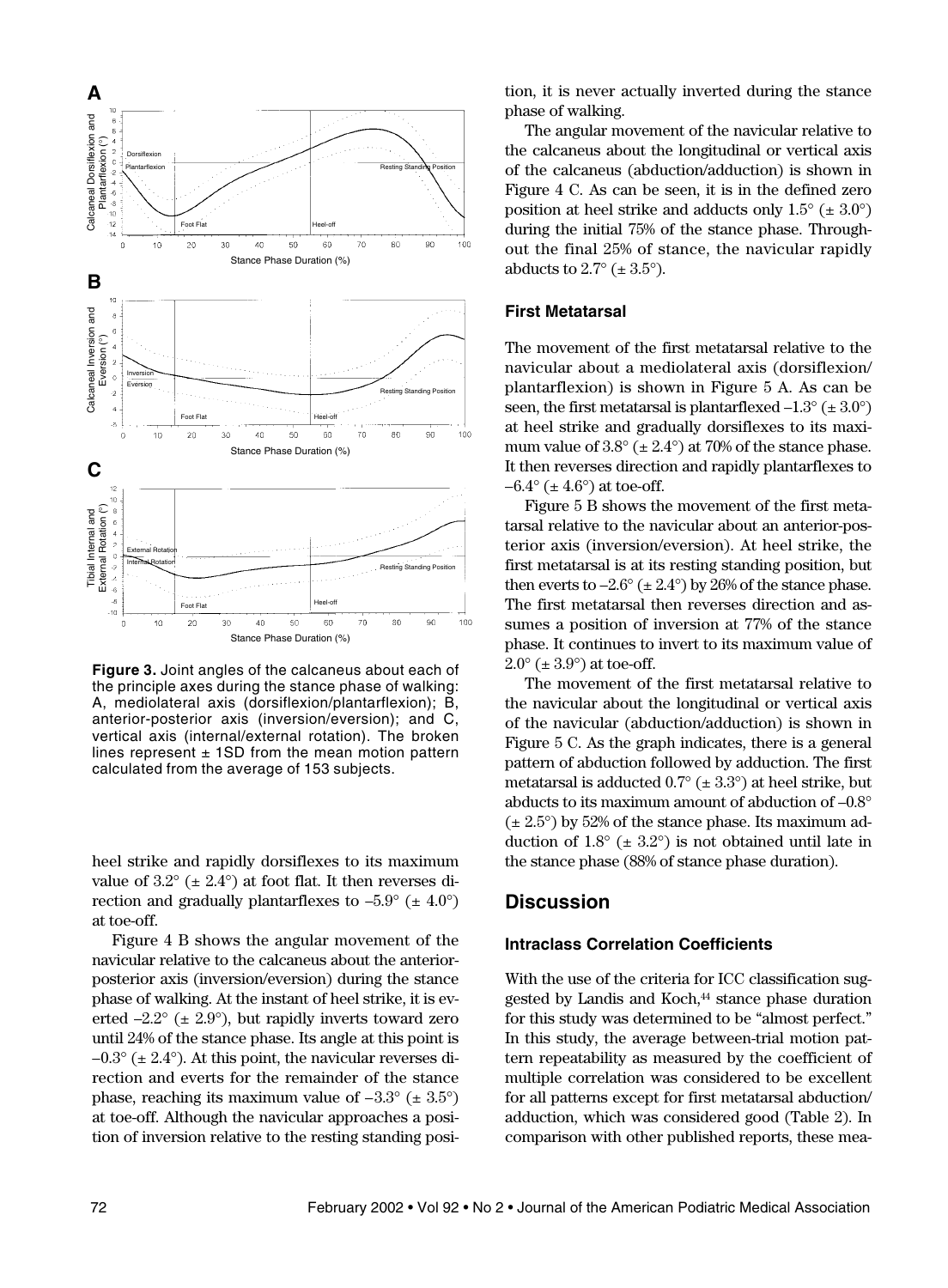

**Figure 4.** Joint angles of the navicular relative to the calcaneus about each of the principle axes during the stance phase of walking: A, mediolateral axis (dorsiflexion/plantarflexion); B, anterior-posterior axis (inversion/eversion); and C, vertical axis (abduction/ adduction). The broken lines represent  $\pm$  1SD from the mean motion pattern calculated from the average of 153 subjects.

surements of reliability and consistency are slightly larger than those reported by Liu et al<sup>8</sup> and Moseley et al.9 The higher values reported in the current study may be related to the larger sample size compared with Liu and Moseley. Liu et al<sup>8</sup> and Moseley et al<sup>9</sup> studied 10 and 14 subjects, respectively.

The coefficients of multiple correlation calculated as indicators of between-subject consistency indicate that the results of the current study represent movement patterns that are fairly common in the sagittal and frontal planes, but less so in the transverse plane (Table 2). The lower levels of between-subject consistency of the navicular and first metatarsal in the transverse plane therefore make it difficult to know what is the most typical pattern of movement. Fur-



**Figure 5.** Joint angles of the first metatarsal relative to the navicular about each of the principle axes during the stance phase of walking: A, mediolateral axis (dorsiflexion/plantarflexion); B, anterior-posterior axis (inversion/eversion); and C, vertical axis (abduction/ adduction). The broken lines represent  $\pm$  1SD from the mean motion pattern calculated from the average of 153 subjects.

ther research may help to determine if these low between-subject coefficients of multiple correlation are due simply to inherent subject variability, the presence of subpopulations within this average motion pattern, or skin-sensor artifact. Although significant care was taken to minimize skin-sensor movement, it could not be eliminated completely. Further research therefore needs to focus on the validity of using sensors on the skin over the navicular and first metatarsal bones to measure osseous motion during walking.

#### **Joint Angles**

**Calcaneus.** Sagittal motion of the calcaneus relative to the tibia is very similar to that reported previously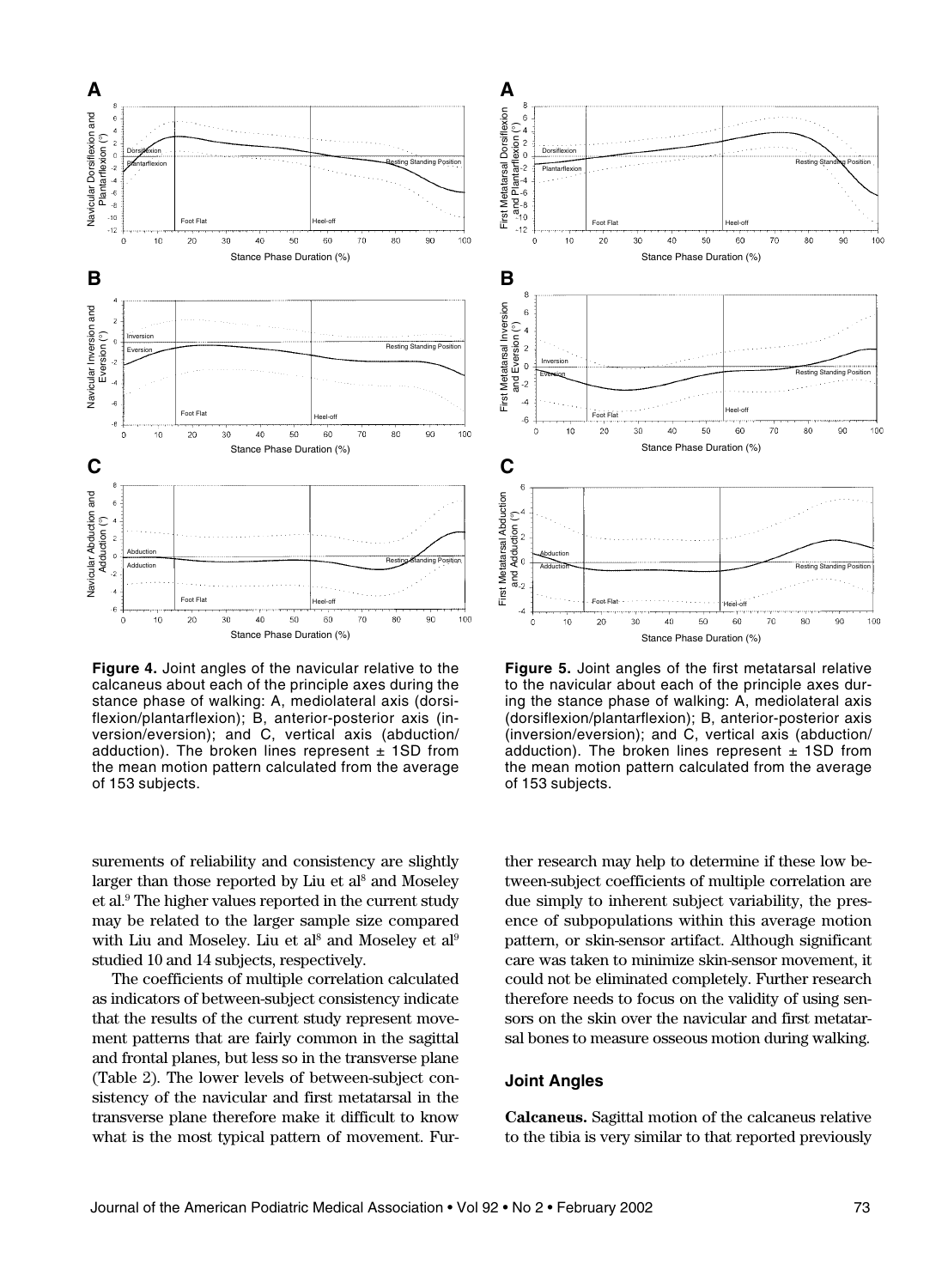in the literature.8, 9, 43, 45 Frontal plane motion of the calcaneus, sometimes called rearfoot motion, is also comparable to that found by previous investigators. $6-9, 43$ The differences observed between this study and the others involve the initial value at heel strike and are directly related to the different "zero" positions used by the various investigators. The results obtained for the internal/external rotation of the tibia upon the calcaneus are also consistent with previous research.8, 9, 43, 45-47 The significance of these results is therefore not the new information it provides, but the labeling of what should be termed normal or typical motion because of the fairly large sample size used in the present study. As can be seen, most individuals do not evert quickly during the loading response of the gait cycle. Instead, subjects demonstrate a more gradual pattern of eversion compared with previous reports in the literature (Fig. 3 B).3, 14, 31, 48

**Navicular.** Because the navicular is frequently used as a clinical indicator of medial longitudinal arch height, the results of this study on the movement of the navicular relative to the calcaneus can be extrapolated to be somewhat representative of the midfoot region and thus the midtarsal joint.20, 21, 49, 50 The findings of the current study, for the most part, substantiate the theoretical statements by previous authors. It has been proposed that motion about the longitudinal axis of the midfoot will be opposite to that of the rearfoot.<sup>10, 11, 51</sup> As can be seen in Figure 4 B, the navicular does indeed invert during the loading response and evert for the remainder of the stance phase. This is essentially opposite from what has been shown to occur in the frontal plane (inversion/ eversion) for the rearfoot.<sup>8, 9, 43</sup> The magnitude of motion about the longitudinal axis of the midfoot relative to that of the rearfoot, however, does not appear to be equal as proposed by Root et al,<sup>51</sup> who suggested that the magnitude of midfoot motion will be roughly equivalent to that of the rearfoot. Lundberg et al,52 on the other hand, found that the majority of foot motion occurred in the midfoot. The magnitude of navicular inversion/eversion relative to the calcaneus was found to be 1.9° in the current study compared with 5.2° for the calcaneus relative to the tibia (Figs. 3 B and 4 B). The smaller magnitude of midfoot motion obtained in the present study compared with Lundberg et al $52$  may be the result of several factors. For example, the current study recorded motion of a single bone (navicular) relative to the calcaneus during walking while Lundberg et al<sup>52</sup> measured movement between several bones in a quasi-static condition.

With respect to the oblique axis of the midfoot, the literature indicates that during the loading response of gait, the midfoot will dorsiflex and abduct and then during the propulsive phase it will plantarflex and adduct.<sup>11, 15-17, 53</sup> The current study essentially substantiates these statements. As is shown in Figure 4 A, the navicular dorsiflexes and then plantarflexes during the stance phase of walking. The navicular adducts in conjunction with plantarflexion, as seen in the later portion of the stance phase. Abduction and dorsiflexion, however, do not occur during the loading response. Instead, the navicular remains essentially in a zero position for the first 10% of the stance phase.

**First metatarsal.** The results of the current investigation reveal that movement of the first metatarsal (first ray), although consistent, is small. Total average excursion of the first metatarsal relative to the navicular is 10.2° in the sagittal plane, 4.5° in the frontal plane, and only 2.5° in the transverse plane. Although no previous research could be found on this topic, it appears that the requirement of 10° firstray plantarflexion during the propulsion phase of gait previously cited by Root et  $al<sup>14</sup>$  may be excessive. Subjects in the current study had an average of only 6.4° of plantarflexion (Fig. 5 A). One reason for such a discrepancy might be the reference point used for defining dorsiflexion/plantarflexion of the first ray. Root et al<sup>14</sup> defined dorsiflexion/plantarflexion of the first ray relative to the rest of the foot proximal to the medial cuneiform. The current study instead used the navicular as its reference for movement. Of interest, an additional 3.6° of plantarflexion is seen in the present study between the navicular and the calcaneus (Fig. 4 A). If this  $3.6^{\circ}$  is added to the  $6.4^{\circ}$  observed between the first metatarsal and the navicular (Fig. 5 A), the 10° range motion of the first ray proposed by Root et al<sup>14</sup> appears to be valid. Further research would certainly help to clarify this issue.

In other respects, however, the results of this study do not substantiate the generally accepted movement pattern of the first ray during walking. Previous authors have suggested that the first ray is dorsiflexed and inverted during the loading response of gait. It should then plantarflex and evert during the propulsion phase of walking.10, 14 Instead, the current study found the first metatarsal to be slightly plantarflexed and everted during the loading phase of walking (Figs. 5 A and B). From heel-off to toe-off, instead of plantarflexion, the first metatarsal continues to dorsiflex until 70% of the stance phase before it begins to plantarflex (Fig. 5 A). It does not assume a position of plantarflexion until 88% of the stance phase. At heel-off, the first metatarsal is slightly everted and doesn't become inverted until 77% of the stance phase. This pattern of movement is consistent with that proposed by D'Amico and Schuster<sup>27</sup> in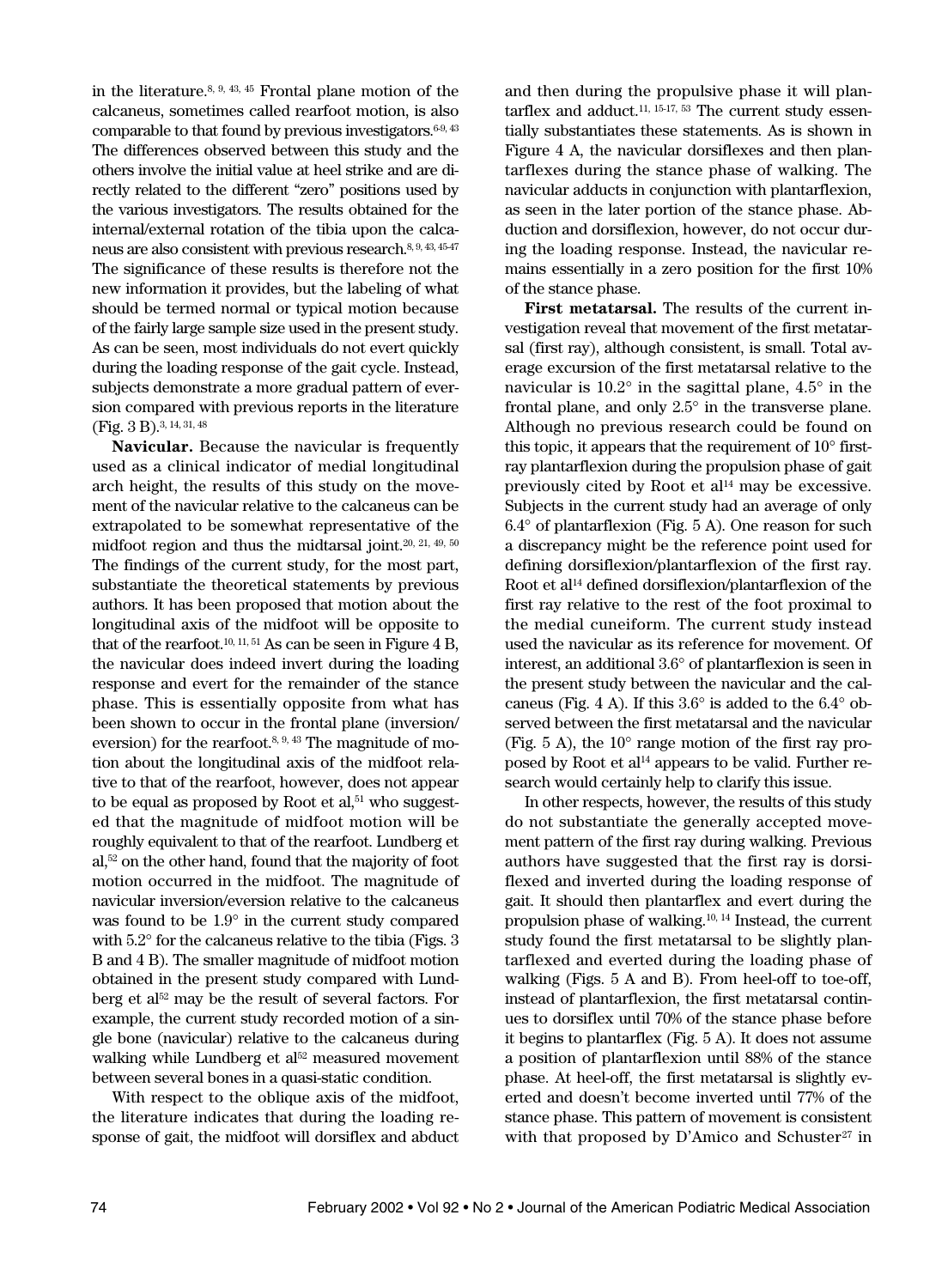1979. They demonstrated dorsiflexion and eversion of the first metatarsal in cadavers when the rearfoot was pronated. Using a cadaver model, Oldenbrook and Smith<sup>28</sup> also demonstrated that all five metatarsals evert and dorsiflex with internal rotation of the leg (pronation of the subtalar joint). They also demonstrated abduction of the metatarsals with internal rotation of the leg. This second finding by Oldenbrook and Smith $2^8$  is also supported by the results of the current study (Fig. 5 C).

# **Conclusion**

Three-dimensional kinematic analysis of the calcaneus relative to the tibia, the navicular relative to the calcaneus, and the first metatarsal relative to the navicular was undertaken in 153 healthy individuals during the stance phase of normal walking. Mean motion patterns of the resulting data were presented. The results of this study provide additional information on, and an understanding of, the typical movement of the calcaneus (rearfoot), navicular (midfoot), and first metatarsal (first ray) during normal gait.

The results of this study certainly support the theory of tri-planar motion traditionally ascribed to the rearfoot, midfoot, and first ray. The complexity of the dynamic weightbearing foot is also illustrated by the results of this study. Treatment and clinical management of the foot, especially of the first ray, should therefore seek to augment or control these motions without preventing their natural occurrence. Further research needs to be done to better understand the action of the first ray relative to proximal segments, such as the rearfoot or lower leg. Despite the need for further research, the results of this study clearly show that some of the current ideas about the kinematics of the foot during normal walking should be reexamined. This information should therefore help to reevaluate current strategies and define future approaches for the clinical management of injuries and dysfunction in these regions. The kinematics of the functional units of the foot in individuals with injury, pathology, or deformity also needs to be studied. The results of those studies could then be compared with the current investigation.

## **References**

- 1. SALTZMAN CL, NAWOCZENSKI DA, TALBOT KD: Measurement of the medial longitudinal arch. Arch Phys Med Rehabil **76:** 45, 1995.
- 2. SOUTAS-LITTLE RW, BEAVIS GC, VERSTRAETE MC, ET AL: Analysis of foot motion during running using a joint co-ordinate system. Med Sci Sports Exerc **19:** 285, 1987.
- 3. WRIGHT DG, DESAI SM, HENDERSON WH: Action of the subtalar and ankle-joint complex during the stance

phase of walking. J Bone Joint Surg Am **46:** 361, 1964.

- 4. AREBLAD M, NIGG BM, EKSTRAND J, ET AL: Three-dimensional measurement of rearfoot motion during running. J Biomech **23:** 933, 1990.
- 5. HAMILL J, BATES BT, KNUTZEN KM, ET AL: Relationship between selected static and dynamic lower extremity measures. Clin Biomech **4:** 217, 1989.
- 6. MCPOIL TG, CORNWALL MW: Relationship between neutral subtalar joint position and pattern of rearfoot motion during walking. Foot Ankle **15:** 141, 1994.
- 7. MCPOIL TG, CORNWALL MW: Relationship between three static angles of the rearfoot and the pattern of rearfoot motion during walking. J Orthop Sports Phys Ther **23:** 370, 1996.
- 8. LIU W, SIEGLER S, HILLSTROM H, ET AL: Three-dimensional, six-degrees-of-freedom kinematics of the human hindfoot during the stance phase of level walking. Hum Movement Sci **16:** 283, 1997.
- 9. MOSELEY L, SMITH R, HUNT A, ET AL: Three-dimensional kinematics of the rearfoot during the stance phase of walking in normal adult males. Clin Biomech **11:** 39, 1996.
- 10. WERNICK J, VOLPE RG: "Lower Extremity Function and Normal Mechanics," in *Clinical Biomechanics of the Lower Extremities,* ed by RL Valmassy, p 1, CV Mosby, St Louis, 1996.
- 11. MANTER JT: Movements of the subtalar joint and transverse tarsal joints. Anat Rec **80:** 397, 1941.
- 12. HICKS JH: The mechanics of the foot. Part I: the joints. J Anat **87:** 345, 1953.
- 13. ELFTMAN H: The transverse tarsal joint and its control. Clin Orthop **16:** 41, 1960.
- 14. ROOT ML, ORIEN WP, WEED JH: *Clinical Biomechanics: Normal and Abnormal Function of the Foot,* Vol 2, p 175, Clinical Biomechanics Corp, Los Angeles, 1977.
- 15. OATIS CA: Biomechanics of the foot and ankle under static conditions. Phys Ther **68:** 1815, 1988.
- 16. NOVICK A: "Anatomy and Biomechanics," in *Physical Therapy of the Foot and Ankle,* ed by GC Hunt, TG McPoil, p 11, Churchill Livingstone, New York, 1995.
- 17. DONATELLI RA: "Normal Anatomy and Biomechanics," in *The Biomechanics of the Foot and Ankle,* ed by RA Donatelli, p 3, FA Davis Co, Philadelphia, 1996.
- 18. CORNWALL MW, McPOIL TG: Three-dimensional movement of the foot during the stance phase of walking. JAPMA **89:** 56, 1999.
- 19. CORNWALL MW, MCPOIL TG: Relative movement of the navicular bone during normal walking. Foot Ankle Int **20:** 507, 1999.
- 20. BRODY DM: Techniques in the evaluation and treatment of the injured runner. Orthop Clin North Am **13:** 541, 1982.
- 21. PICCIANO AM, ROWLANDS MS, WORRELL T: Reliability of open and closed kinetic chain subtalar joint neutral positions and navicular drop test. J Orthop Sports Phys Ther **18:** 553, 1993.
- 22. LEARDINI A, BENEDETTI MG, CATANI F, ET AL: An anatomically based protocol for the description of foot segment kinematics during gait. Clin Biomech **14:** 528, 1999.
- 23. NORKIN CC, LEVANGIE PK: "The Ankle-Foot Complex," in *Joint Structure and Function: A Comprehensive Analysis,* ed by CC Norkin, PK Levangie, p 379, FA Davis Co, Philadelphia, 1992.
- 24. KELSO SF, RICHIE DH, COHEN IR, ET AL: Direction and range of motion of the first ray. JAPA **72:** 600, 1982.